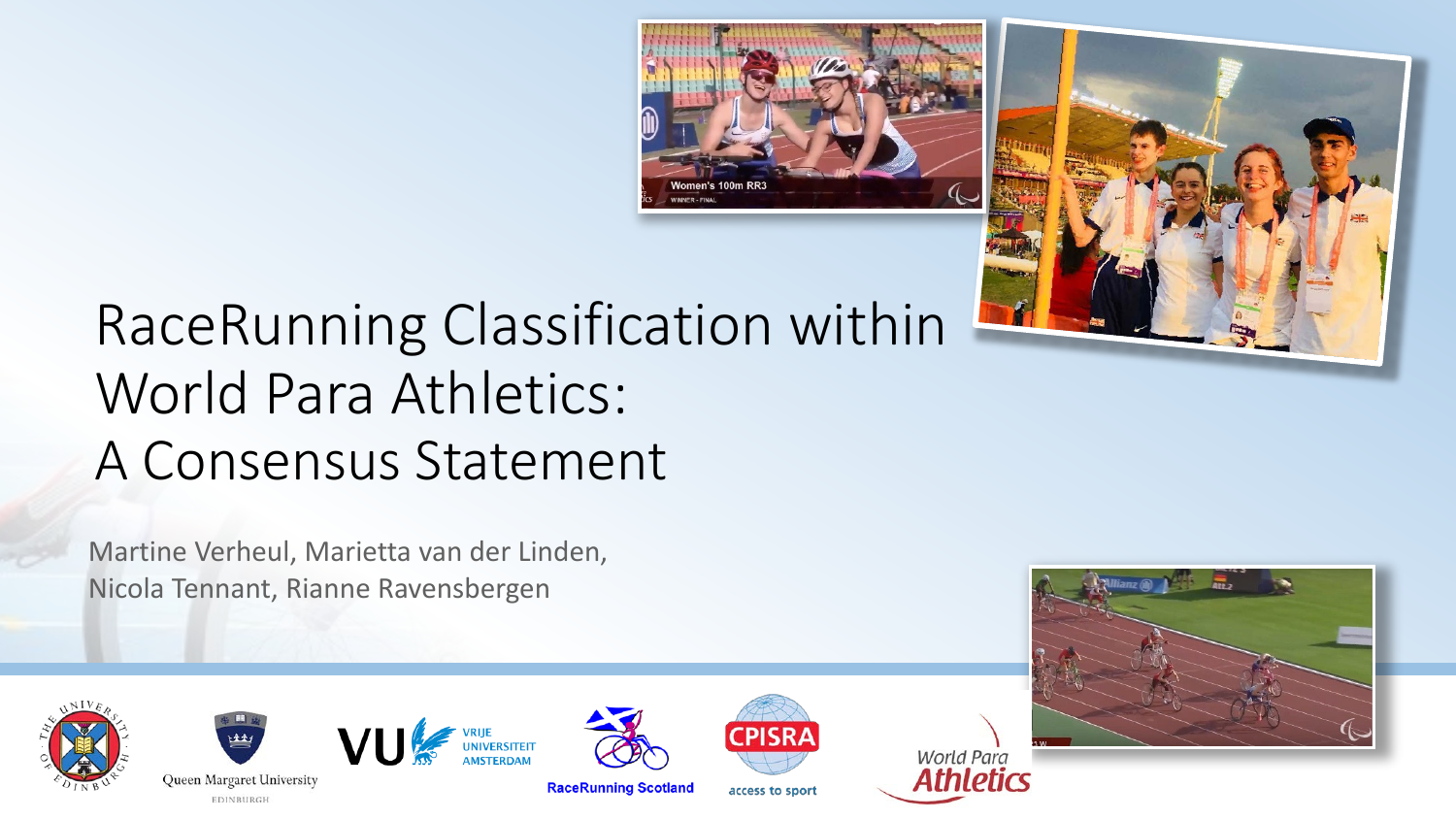#### The History & Future of RaceRunning

- 2009: **CPISRA classification** for RaceRunning first implemented: RR1, RR2, RR3 classes
- 2018: RaceRunning introduced at **WPA European Championships** (RR1, RR2/3)
- 2019: RaceRunning on the programme for **WPA World Championships** (RR2/3)
- 2020: Introduction **WPA Classification** for RaceRunning
- 2024: **Paralympic Games**?



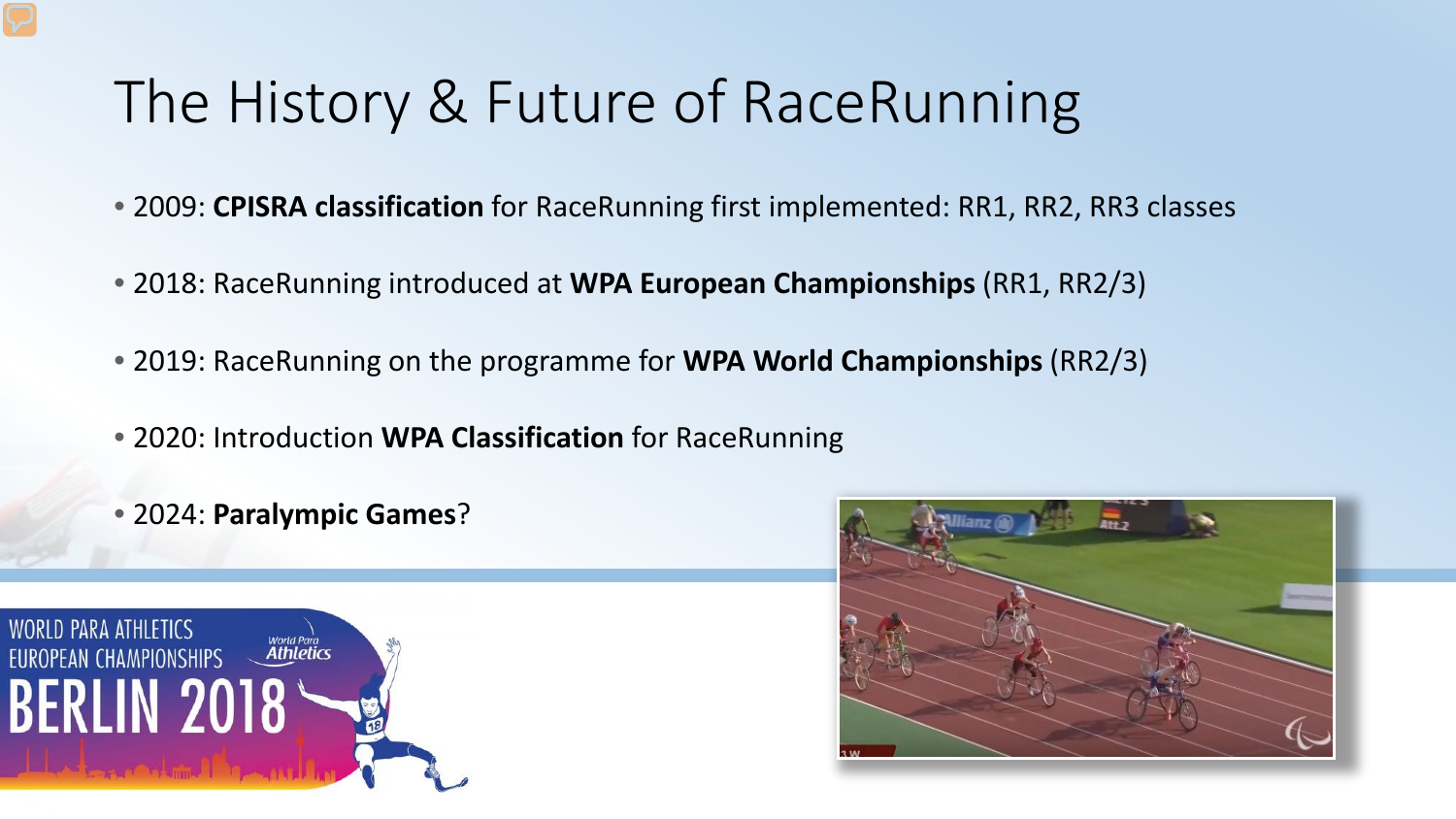#### RaceRunning Classification: A Delphi Study

3-round Delphi survey study

 $\checkmark$  Panel of 48 experts from 15 countries across 4 continents

 Current and former athletes, coaches, founders, classifiers (RaceRunning and other WPA/IPC events), sports administrators, health professionals and academics

Consensus defined as >80% agreement amongst those who answered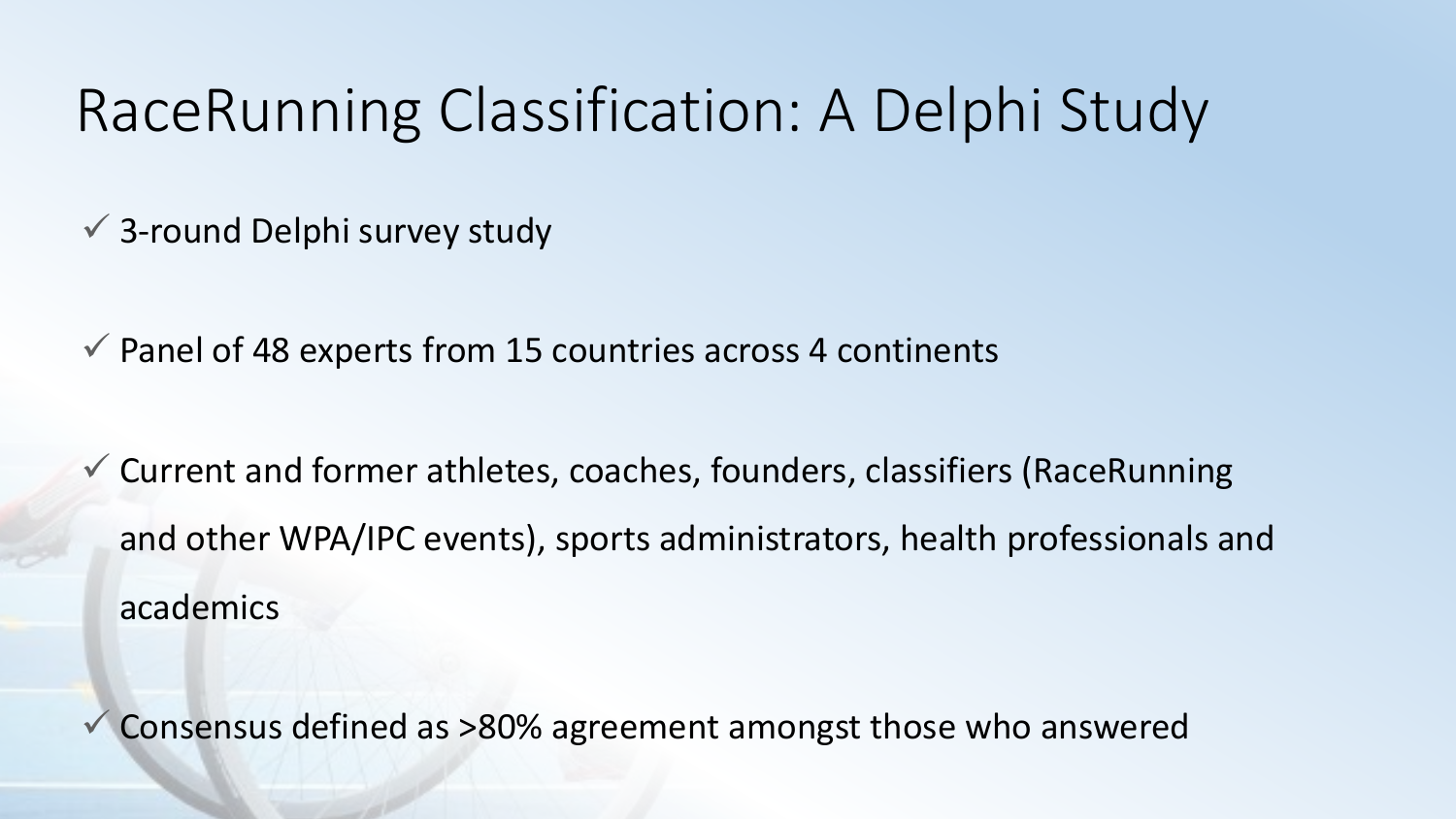# The Current Classification

Does the CPISRA classification fulfil its aim to minimise the impact of

eligible impairments on the outcome of competition?

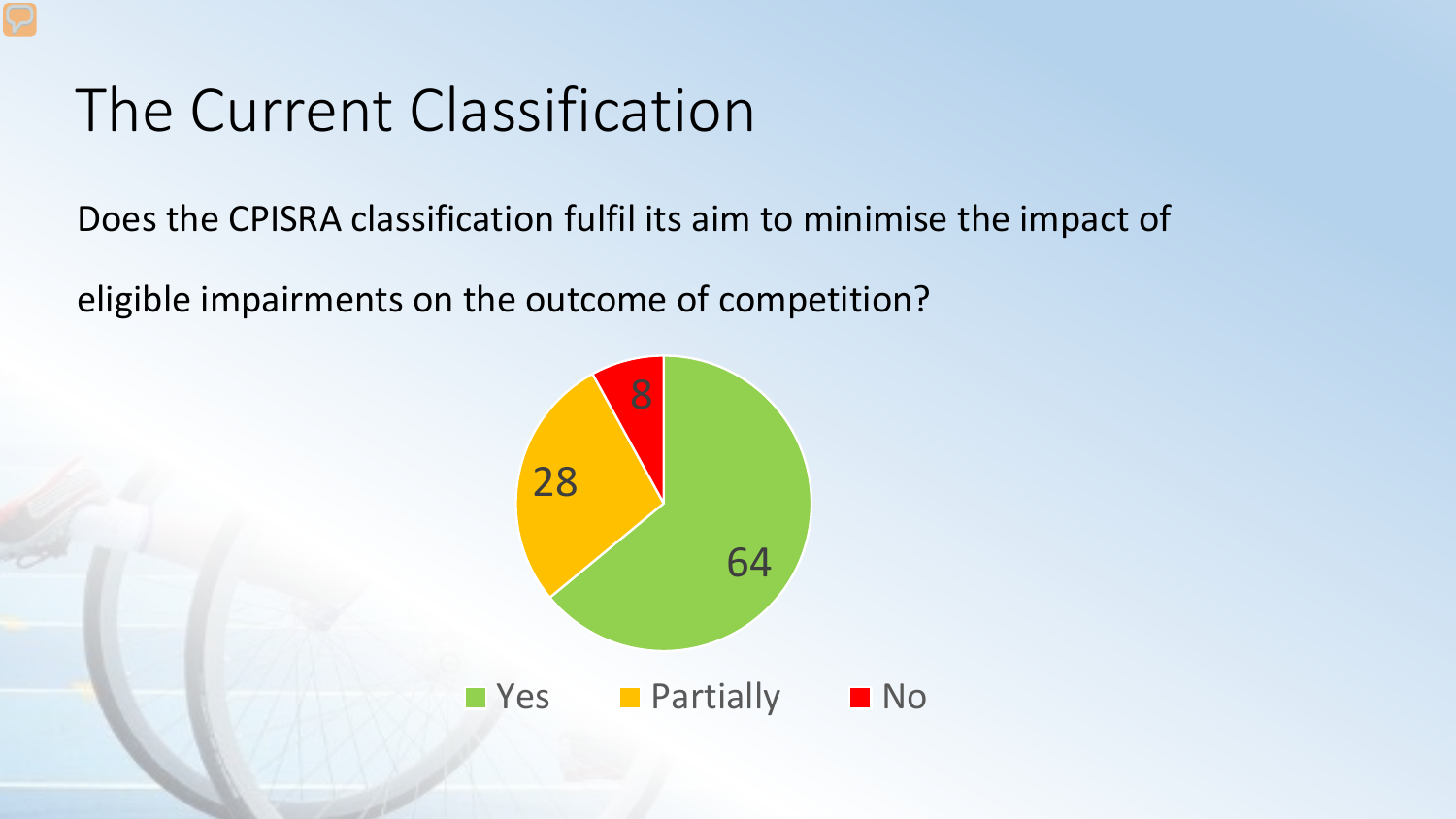# Eligible Impairment Types, MIC & Classes

The panel agreed that:

- Eligible impairment types at elite level should initially be: **hypertonia, ataxia, athetosis** (81% consensus)
- Athletes should be **unable to functionally run** (91% consensus)
- Effort should be directed towards making the **description of the classes** more precise and standardised (95% consensus)

The **number of classes** should be informed by research (91% consensus)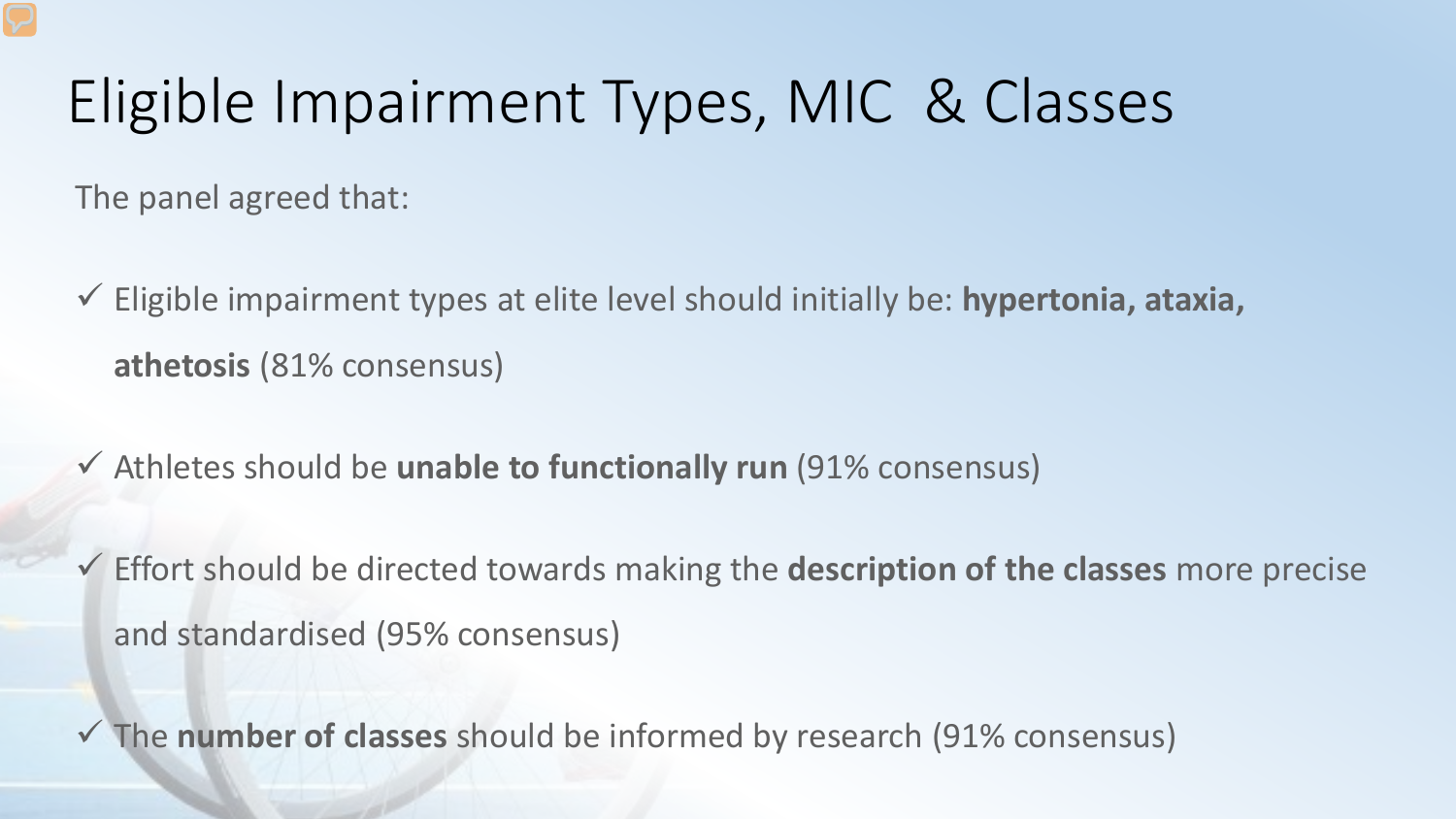# The Physical Assessment: Quality of the Tests

Are the current components of the physical assessments **objective**?

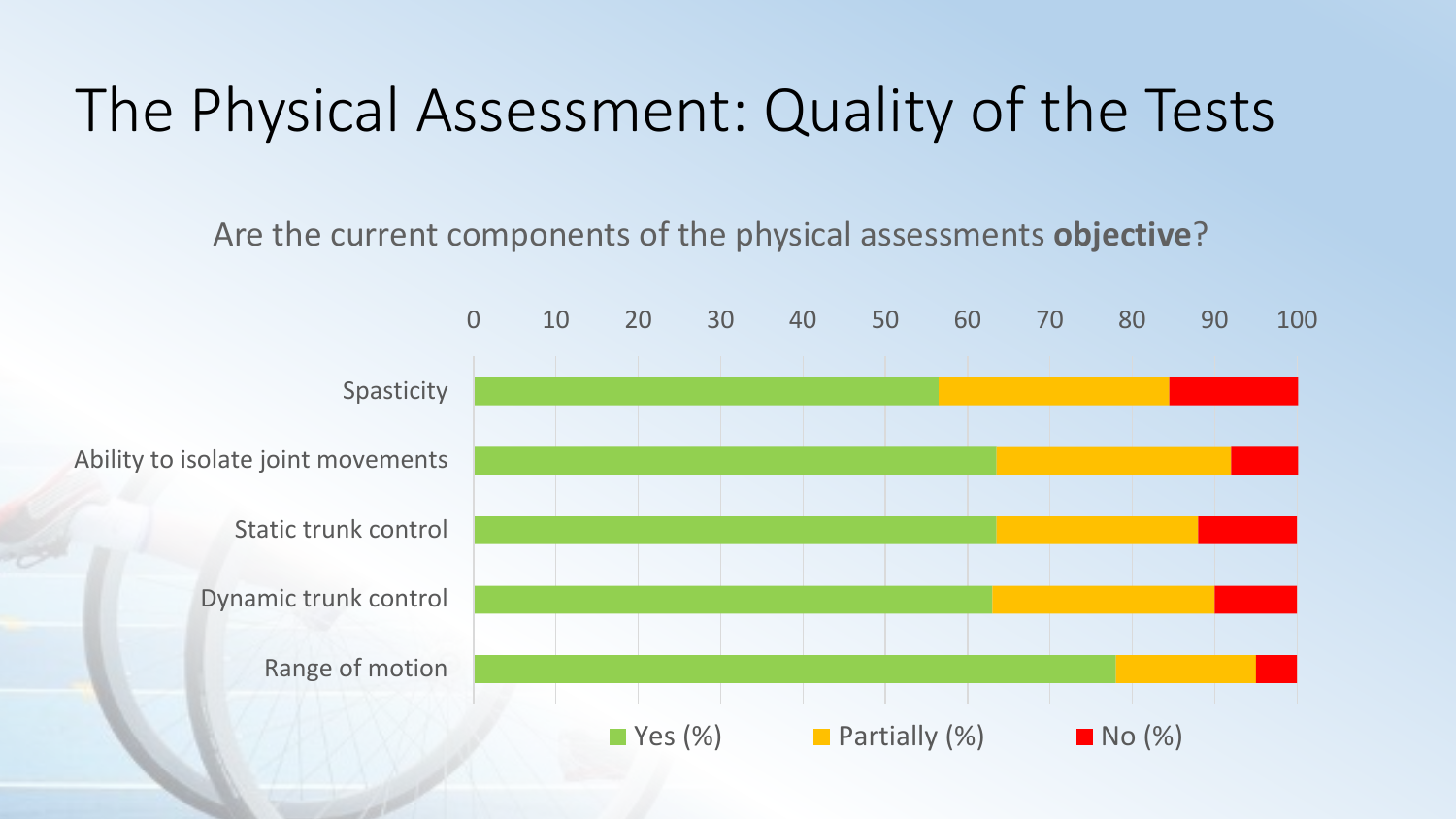# The Physical Assessment: Quality of the Tests

Are the current components of the physical assessments **resistant to RaceRunning training**?

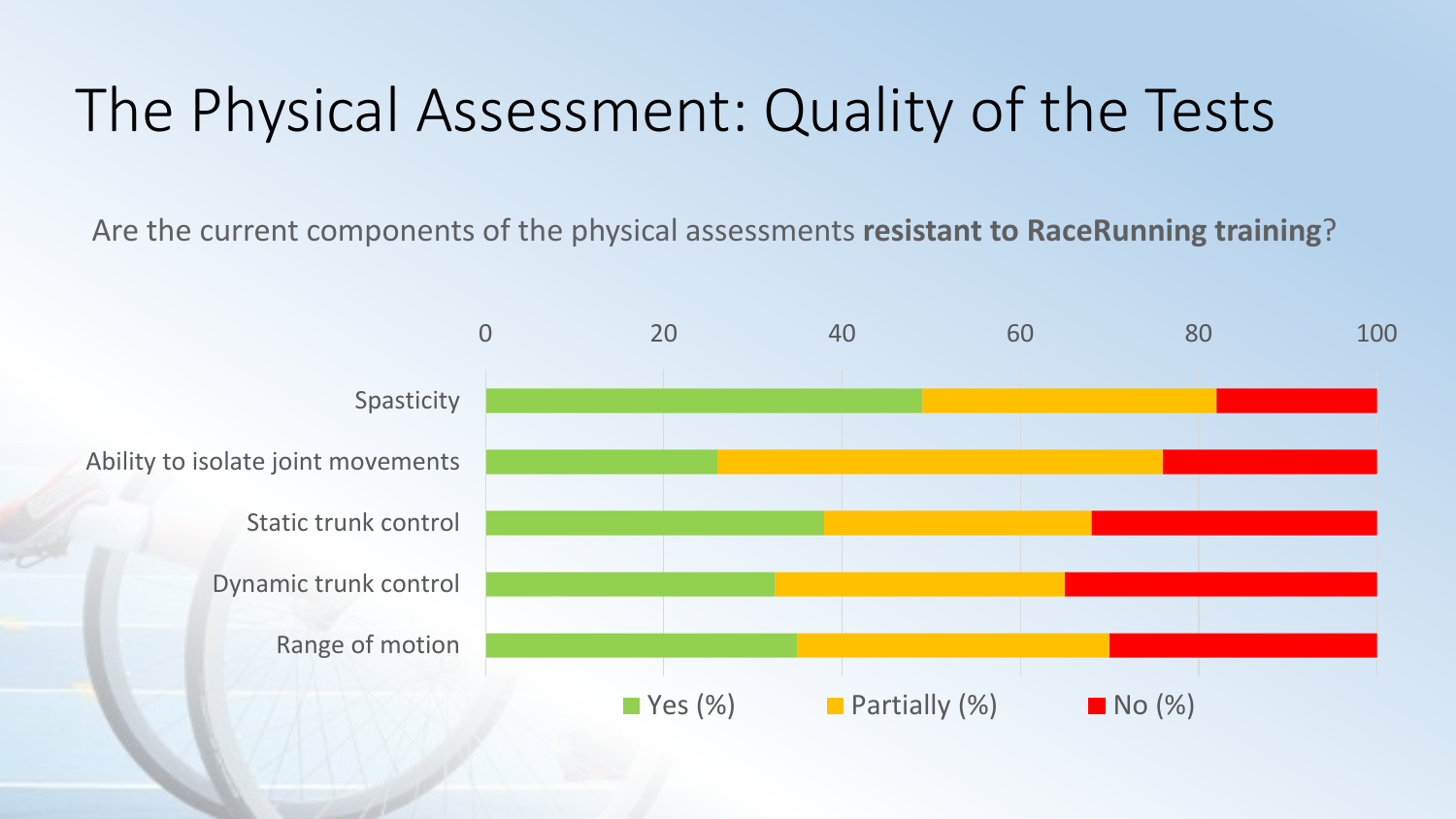# The Physical Assessment: Quality of the Tests

Are the current components of the physical assessments *sufficiently* **resistant to RaceRunning** 

**training**?

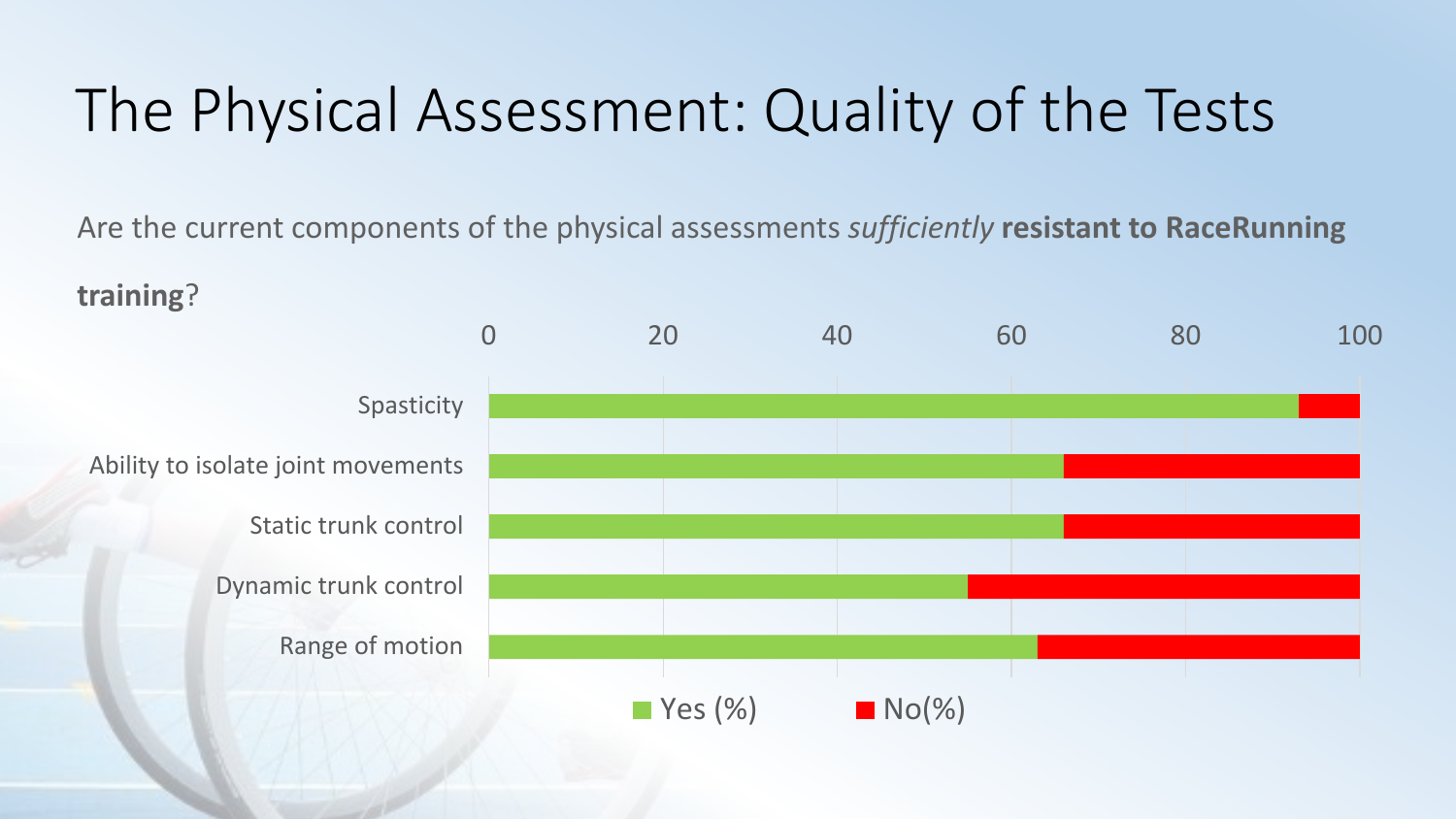#### The Physical Assessment

• Agreement that all assessments are at least partially objective

• Concern about resistance to RaceRunning training for all assessments except spasticity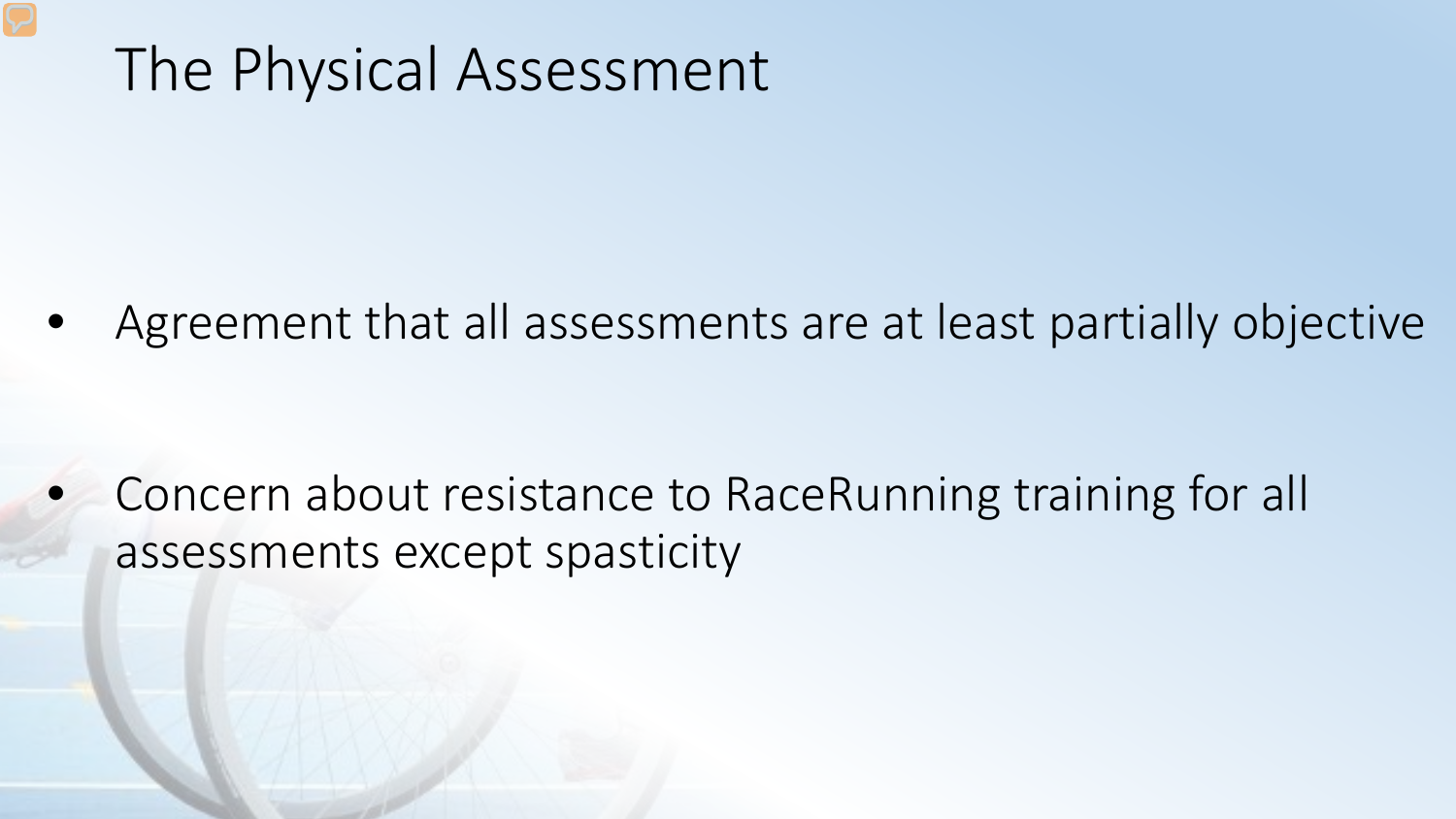## The Physical Assessment

- Agreement that all assessments are *at least partially* objective
- Scope for improvement: more use of standardised tests
- Panel agreed on the inclusion of (part of):

Selective Control Assessment of the Lower Extremity (SCALE) (96% agreement) Trunk Control Measurement Scale (TCMS) (88% agreement) Scale for the Assessment and Rating of Ataxia (SARA) (84% agreement) Australian Spasticity Assessment Scale (ASAS) (83% agreement) Passive Range of Motion (85% agreement)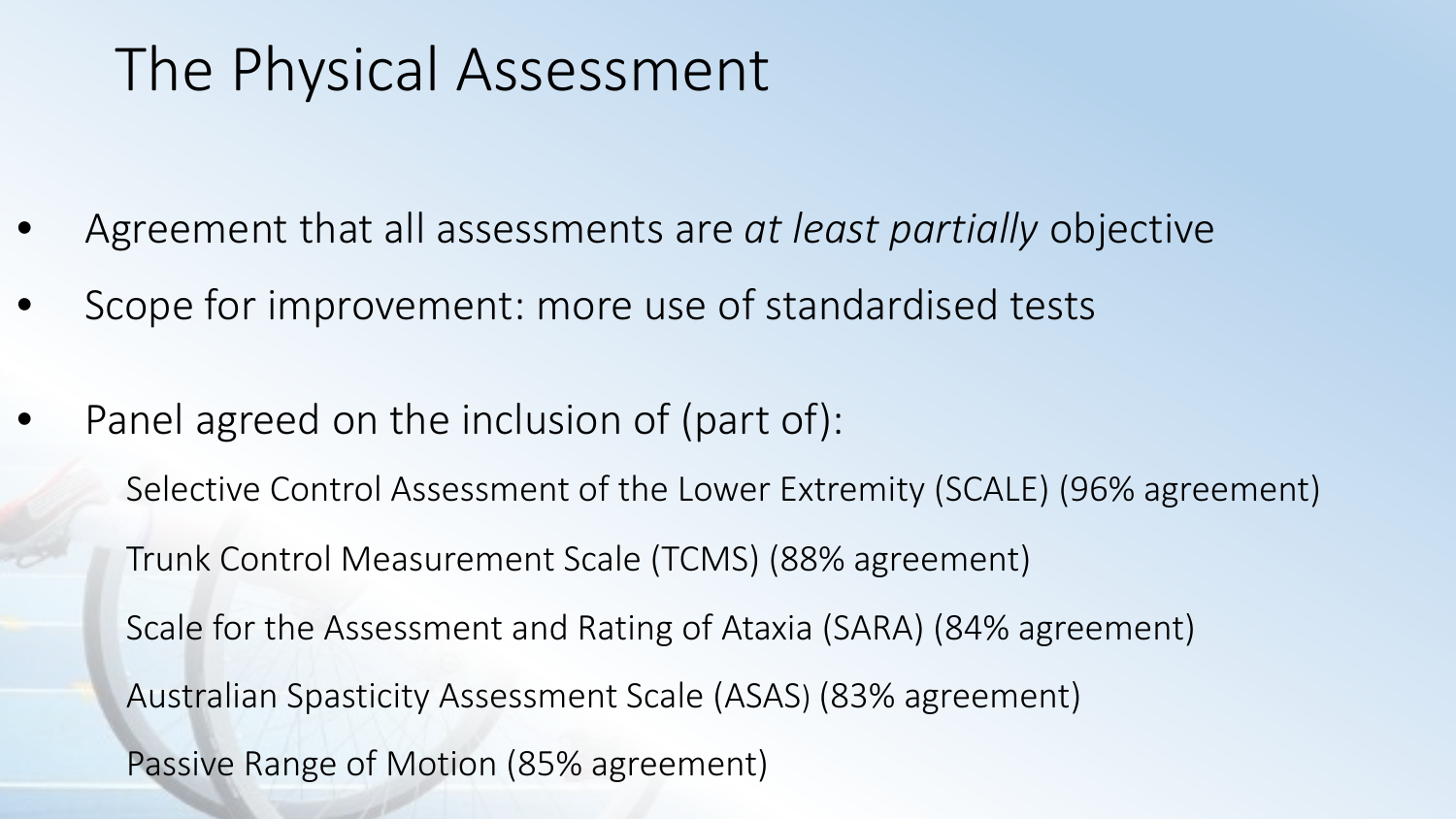#### The Technical Assessment: Quality of the Tests

Are the current components of the technical assessments **objective**?

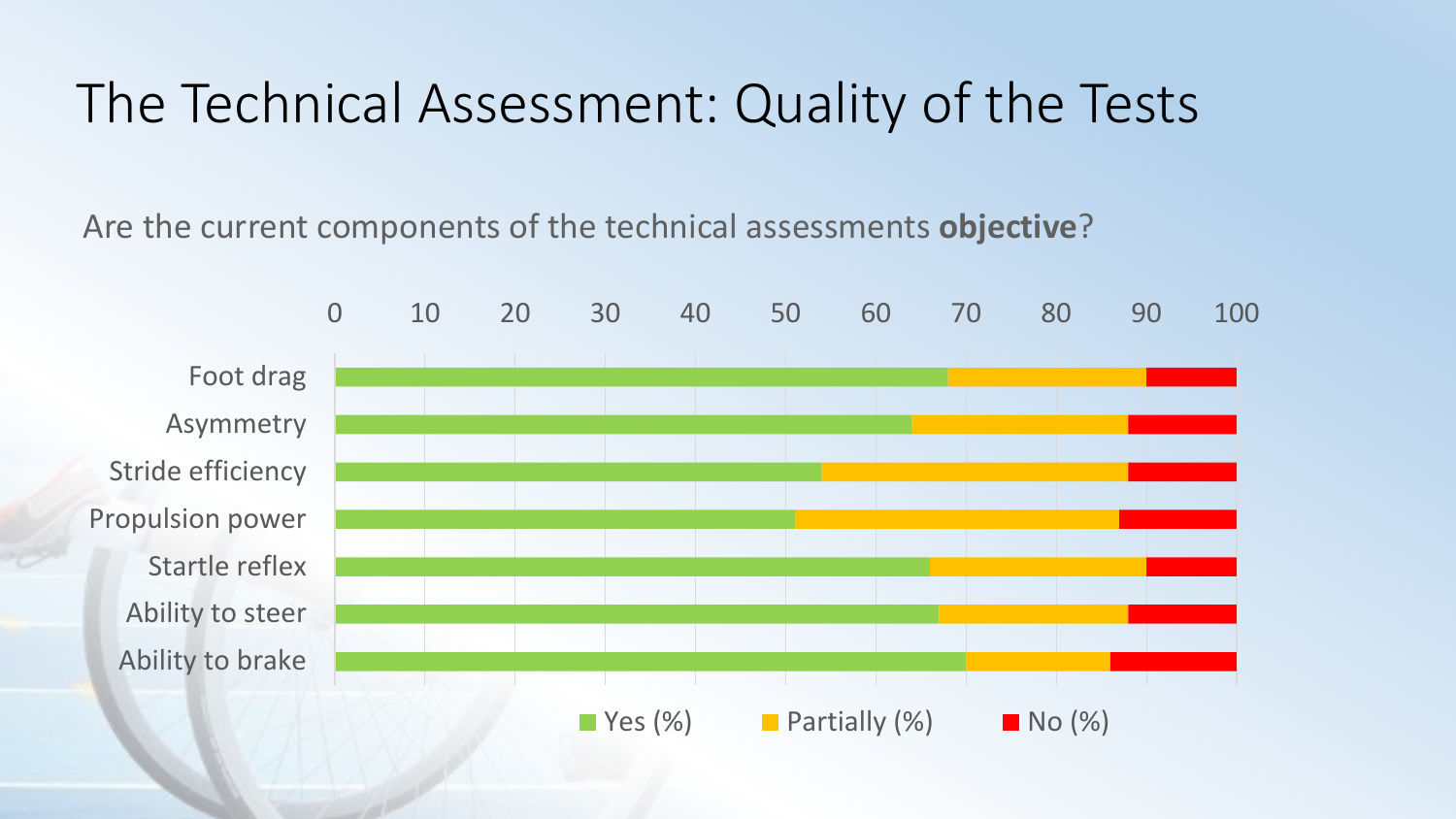#### The Technical Assessment: Quality of the Tests

Are the current components of the technical assessments **resistant to RaceRunning training**?

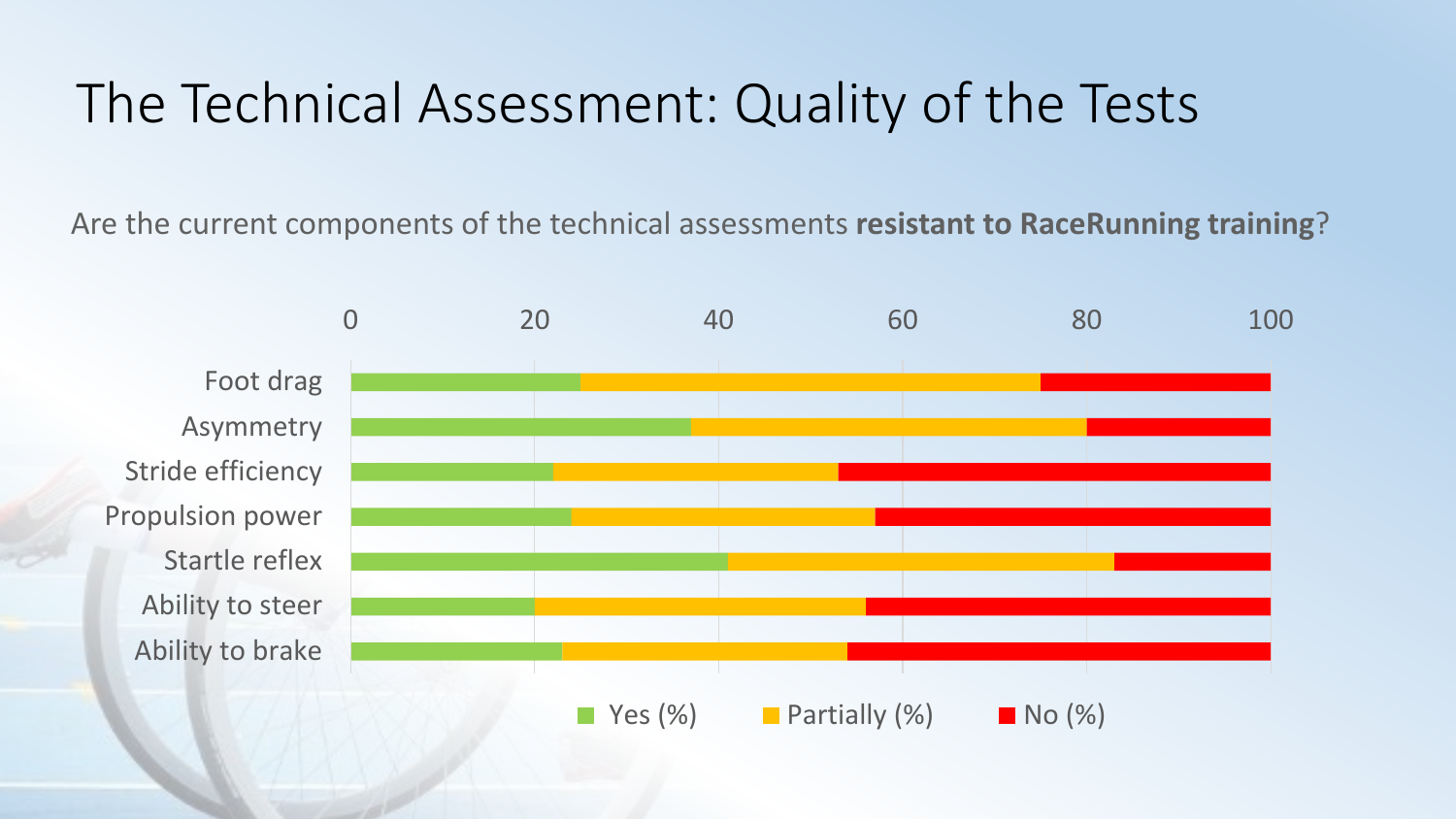#### The Technical Assessment: Quality of the Tests

Are the current components of the technical assessments *sufficiently* **resistant to RaceRunning** 

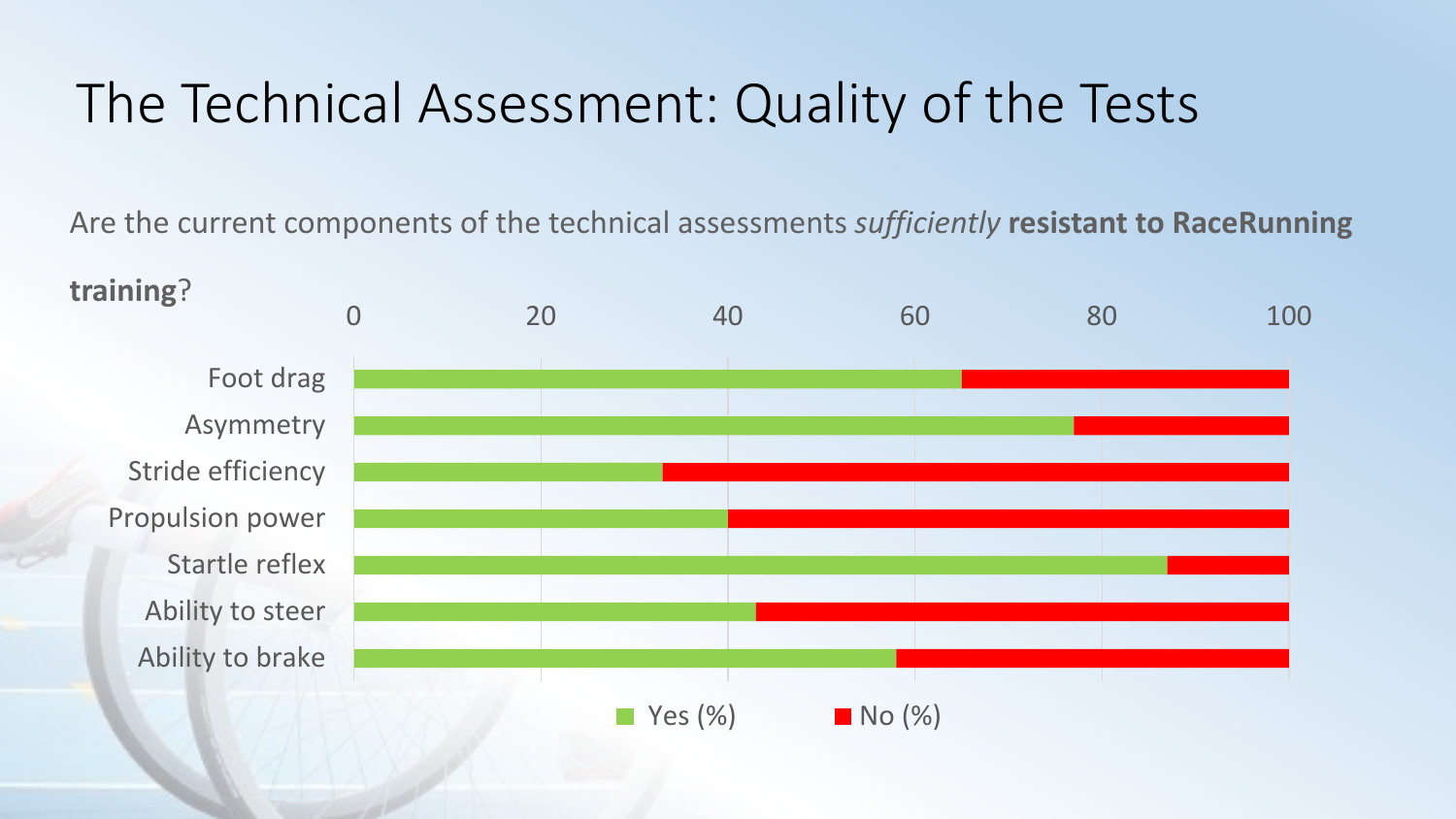#### The Technical Assessment

• Agreement that all assessments are at least partially objective

• Concern about resistance to RaceRunning training for all assessments except the startle reflex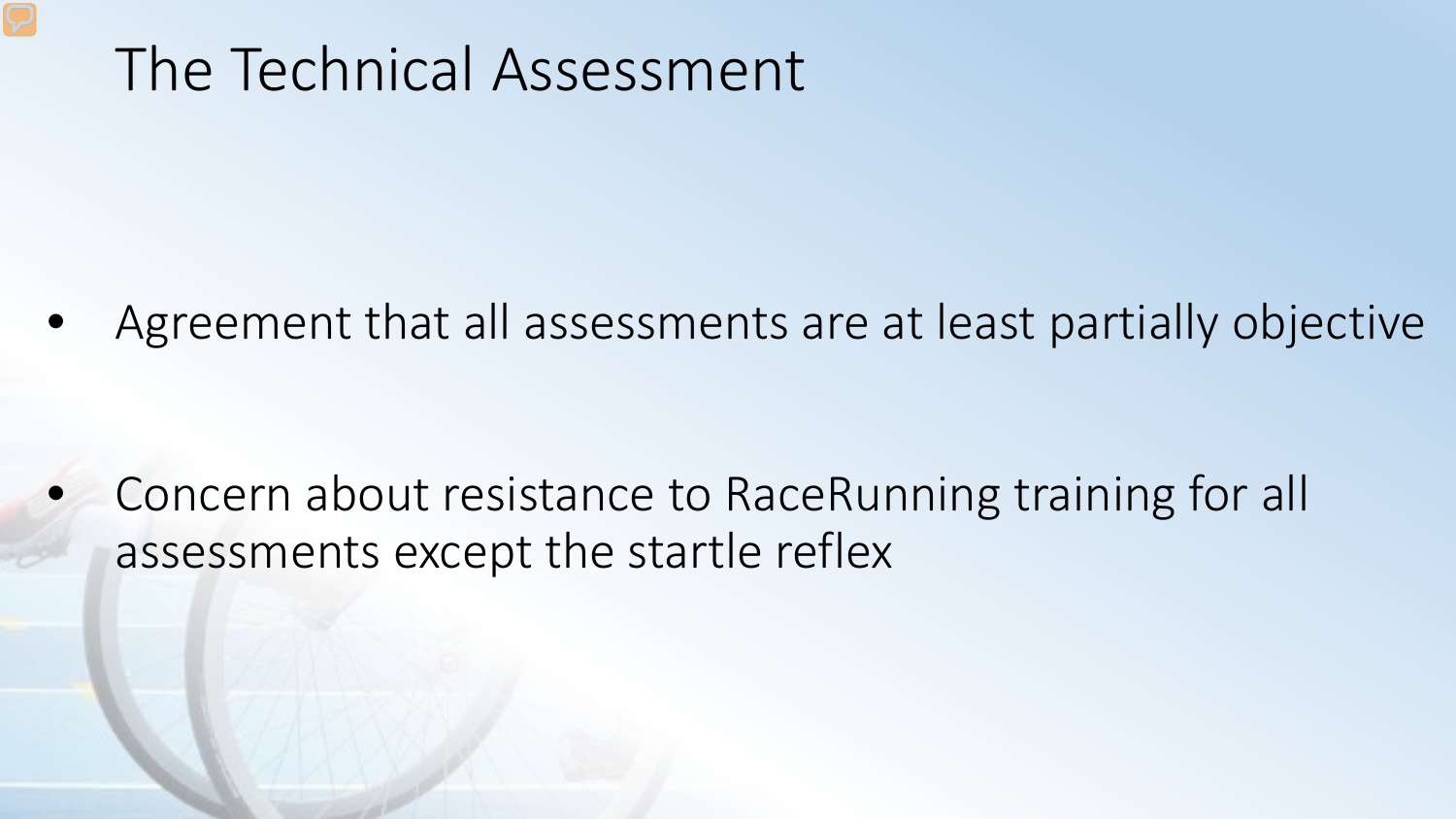## Conclusion RaceRunning Classification

- **WPA Classification should be based on CPISRA classification**
- Classification should use standardised tests of impairments that are associated with activity limitation in RaceRunning

• Classification test scores should be longitudinally monitored to gain insight into the effect of sport-specific training

• Number of classes should be determined by research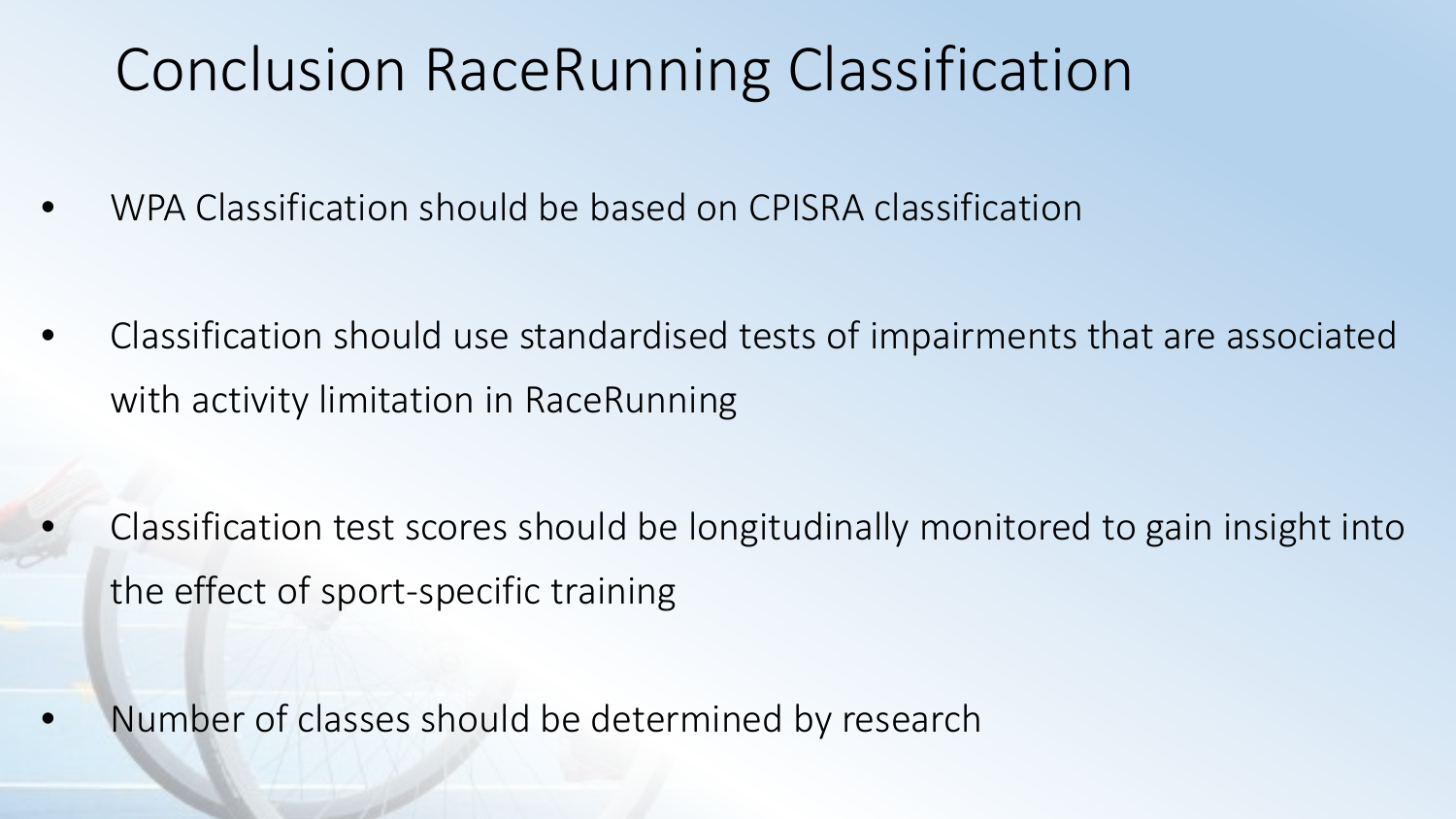